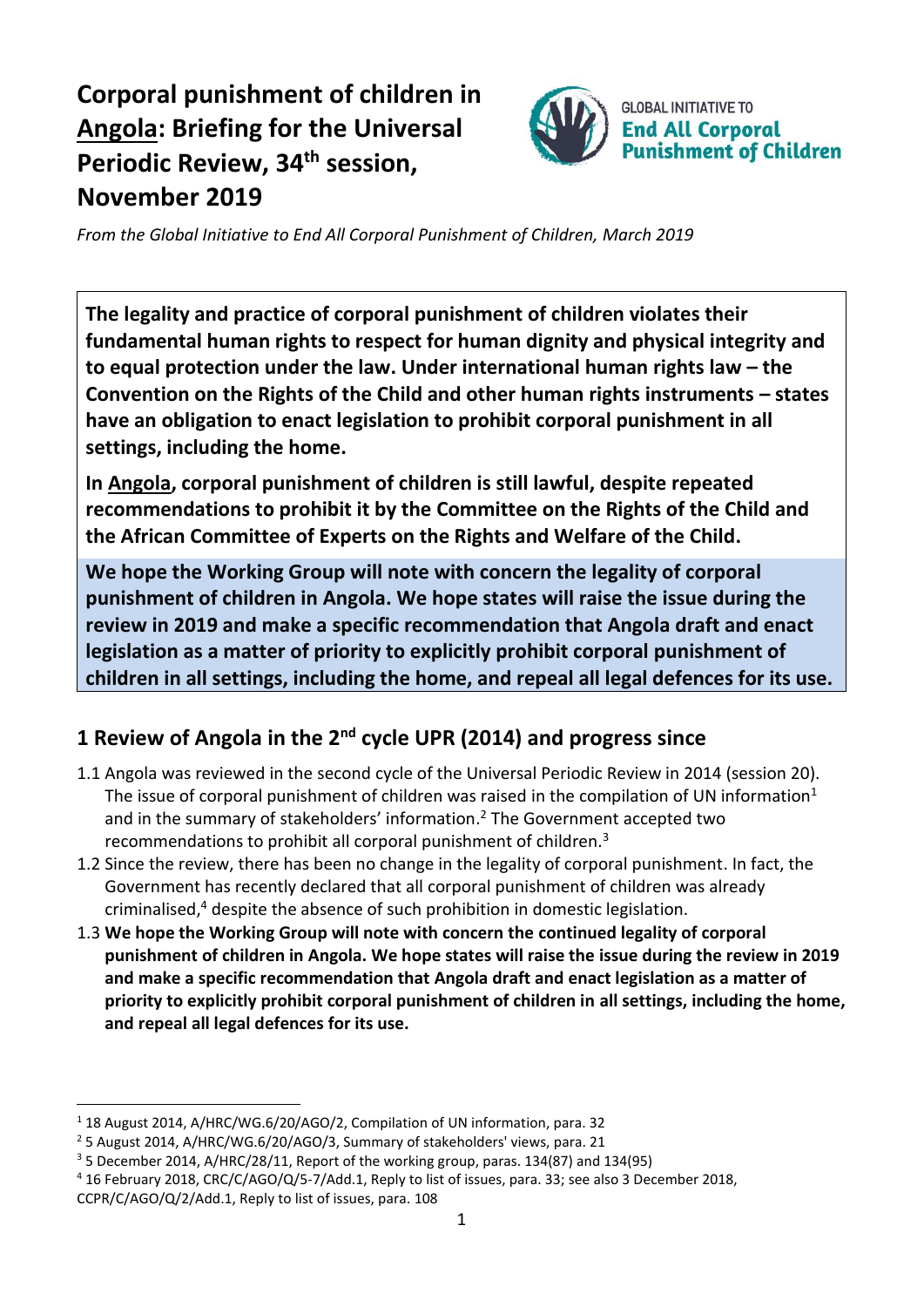## *Summary of current law and reforms needed to achieve prohibition*

Corporal punishment in Angola is prohibited as a sentence for a crime but it is still lawful in the home, in alternative and day care settings, in schools and in penal institutions. Legislation should be enacted to explicitly prohibit all corporal punishment in all settings, including the home, and all legal defences for its use, including in the Child Law 2012, should be repealed.

- 2.1 *Home (lawful):* Corporal punishment is lawful in the home. A number of new laws have been enacted but they do not prohibit all corporal punishment of children. The Child Law 2012<sup>5</sup> states that the child "shall not be treated in any negligent, discriminatory, violent or cruel manner" (art. 7), that all citizens have a duty "to safeguard the dignity of the child thus protecting them from any such inhuman, cruel, violent, exploiting, humiliating, compromising or discriminatory treatment or other forms of treatment against the dignity and physical integrity of the child" (art. 8) and that "in safeguarding the right to respect of dignity and physical, mental or moral integrity of the child, he or she has the right to be guided and to be disciplined in accordance with his or her age, and his or her physical and mental condition. No corrective measure applied to the child can be justified if by virtue of his or her tender age or any other reason the child is unable to understand the purpose intended by the measure" (art. 10). The Law does not prohibit all corporal punishment in the home or in any other setting.
- 2.2 The Domestic Violence Act 2010 applies to relationships within the family and to "others based on reasons of proximity, affection, education and natural relations, especially a) in kindergarten, b) in nursing homes, c) in hospitals, d) in schools, e) in female or male boarding homes and f) in similar community or social spaces" (unofficial translation). Article 3 defines domestic violence as "any act or omission that causes injury or deformity and temporary or permanent psychological damage" and physical violence as "all conduct which offends bodily integrity or health". This makes corporal punishment of some severity unlawful but does not effectively prohibit all forms of corporal punishment, without exception, in childrearing and education. The Family Code provisions on parental duties and rights do not prohibit all corporal punishment in childrearing.
- 2.3 Article 36 of the Constitution 2010 protects the right of everyone "not to be subjected to any form of violence by public or private entities", "not to be tortured or treated or punished in a cruel, inhumane or degrading manner" and "to fully enjoy physical and mental integrity"; article 60 reiterates that "no one shall be subjected to torture, forced labour or cruel, degrading or inhuman treatment". However, there is no explicit confirmation of children's right not to be subjected to corporal punishment in any form: article 80 on Childhood confirms only protection from "abuse of authority".
- 2.4 The Penal Code punishes habitual cruelty against children but does not prohibit all corporal punishment (art. 157). The Code is being revised:<sup>6</sup> an early draft of the new Code punished violence and cruel treatment of children but did not include prohibition of all corporal

<sup>5</sup> Act No. 25/12 of 22 August 2012

<sup>6</sup> 3 December 2018, CCPR/C/AGO/Q/2/Add.1, Reply to list of issues, para. 17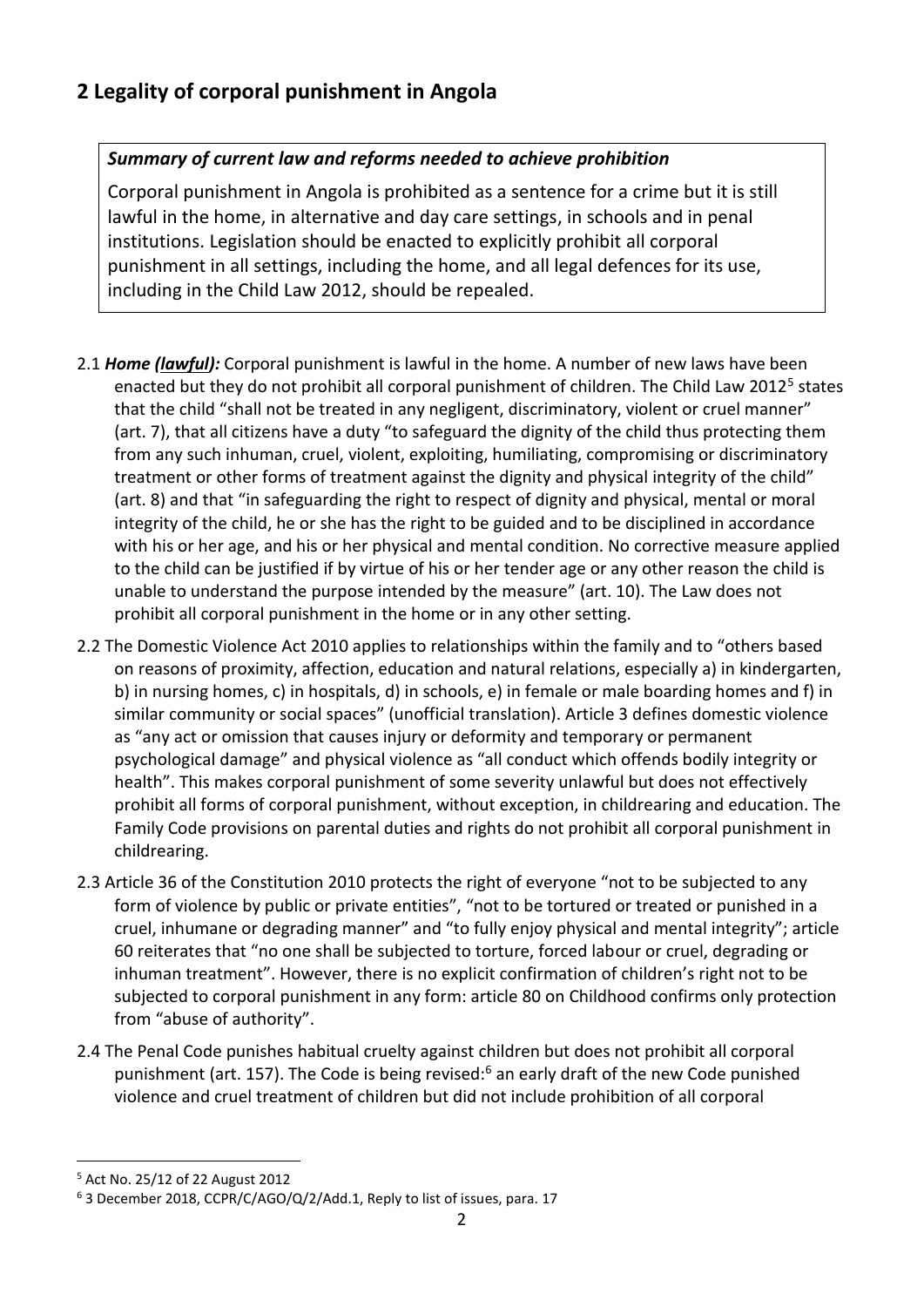punishment in the home or any other setting. The Code of Criminal Procedure and the Family Code are also being revised: $7$  we do not know if prohibition has been proposed in this context.

- 2.5 The Government reported to the Committee on the Rights of the Child in 2018 that all corporal punishment of children "when administered by an official in any setting" was already criminalised under the provisions for assault.<sup>8</sup> Later in the same year, the Government reported to the Human Rights Committee that the "corporal punishment of a child by any person in any setting is considered an offence which, depending on how it is characterized, can be classified as simple assault or negligent assault causing serious bodily injury".<sup>9</sup> However as detailed above, there is no explicit prohibition of all corporal punishment, however light.
- 2.6 *Alternative care settings (lawful):* Corporal punishment is lawful in alternative care settings. Corporal punishment of some severity is unlawful under the Domestic Violence Act 2010 and limited protection is given by the Child Law 2012 but there is no explicit prohibition of all such punishment, however light.
- 2.7 *Day care (lawful):* Corporal punishment is lawful in day care settings. Corporal punishment of some severity is unlawful under the Domestic Violence Act 2010 and limited protection is given by the Child Law 2012 but there is no explicit prohibition of all such punishment, however light.
- 2.8 *Schools (lawful):* Corporal punishment is not prohibited in schools. Corporal punishment of some severity is possibly unlawful under the Domestic Violence Act 2010 and limited protection is given by the Child Law 2012 but there is no explicit prohibition. The Education Law 2001 is silent on the issue. Amendments were voted in 2016 but did not appear to address corporal punishment.<sup>10</sup>
- 2.9 *Penal institutions (lawful):* There is no explicit prohibition of corporal punishment as a disciplinary measure in penal institutions.
- 2.10 *Sentence for crime (unlawful):* Corporal punishment is unlawful as a sentence for crime under the Penal Code, the Court for Minors Act 1996 and the Code of Procedure for the Court for Minors, which make no provision for judicial corporal punishment. The Constitutional prohibition of cruel, inhuman and degrading treatment of every person applies.

## **3 Recommendations by human rights treaty bodies**

3.1 *CRC*: The Committee on the Rights of the Child has on three occasions recommended to Angola that legislation be enacted to explicitly prohibit corporal punishment in all settings, including the home – in its concluding observations on the state party's initial report in 2004,<sup>11</sup> on the secondfourth report in 2010<sup>12</sup> and on the fifth/seventh report in 2018.<sup>13</sup>

<sup>7</sup> 3 December 2018, CCPR/C/AGO/Q/2/Add.1, Reply to list of issues, para. 38; see also 16 February 2018, CRC/C/AGO/Q/5- 7/Add.1, Reply to list of issues, para. 18 an[d http://allafrica.com/stories/201710170723.html](http://allafrica.com/stories/201710170723.html) and

[https://www.einnews.com/pr\\_news/410020492/parliament-speaker-calls-for-dialogue,](https://www.einnews.com/pr_news/410020492/parliament-speaker-calls-for-dialogue) accessed 8 November 2017 <sup>8</sup> 16 February 2018, CRC/C/AGO/Q/5-7/Add.1, Reply to list of issues, para. 33

<sup>&</sup>lt;sup>9</sup> 3 December 2018, CCPR/C/AGO/Q/2/Add.1, Reply to list of issues, para. 108

<sup>&</sup>lt;sup>10</sup> See [http://www.angop.ao/angola/pt\\_pt/noticias/politica/2016/7/32/Angola-Aprovada-Lei-Bases-Educacao,6a8cabea-](http://www.angop.ao/angola/pt_pt/noticias/politica/2016/7/32/Angola-Aprovada-Lei-Bases-Educacao,6a8cabea-564f-45a9-a672-039c30b1100f.html)[564f-45a9-a672-039c30b1100f.html,](http://www.angop.ao/angola/pt_pt/noticias/politica/2016/7/32/Angola-Aprovada-Lei-Bases-Educacao,6a8cabea-564f-45a9-a672-039c30b1100f.html) accessed 8 November 2017

<sup>11</sup> 3 November 2004, CRC/C/15/Add.246, Concluding observations on initial report, paras. 32, 33, 36 and 37

<sup>&</sup>lt;sup>12</sup> 11 October 2010, CRC/C/AGO/CO/2-4, Concluding observations on second to fourth report, paras. 36 and 37

<sup>&</sup>lt;sup>13</sup> 1 June 2018, CRC/C/AGO/5-7 Advance unedited version, Concluding observations on fifth/seventh report, paras. 4, 20 and 21